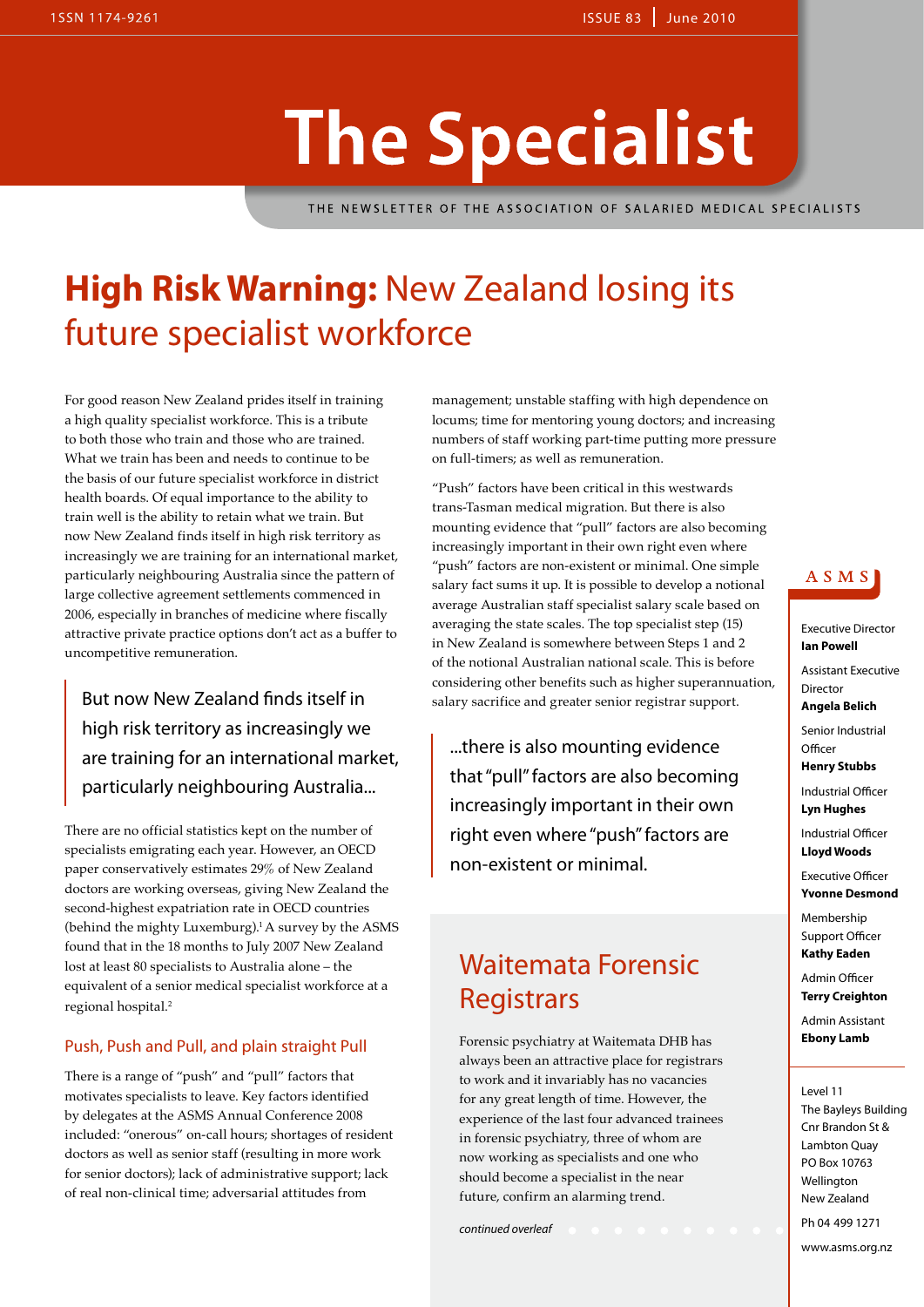In fact the major constraint keeping salaried doctors from migrating to the 'lucky country' seems to be family commitments. But while this has been significant for the specialists of today, it is much less relevant for the specialists of tomorrow.

## Kiwi registrars morphing into wallaby specialists

An ASMS national survey and telephone interviews with 112 training directors across five major specialties (psychiatry, anaesthesia, surgery, general medicine and intensive care), undertaken at the end of 2009, found that half of New Zealand's registrars in their final year leave to take up their first specialist positions with overseas employers. The most common reason for leaving, according to the training directors, was for better salaries and conditions.

Better salaries and conditions were cited by respondents twice as many times as "training and experience" as reasons why registrars leave for Australia. Lack of available positions in New Zealand once registrars complete their training was also identified as a major reason for heading across the Tasman.

Similar results were found in an unpublished survey<sup>3</sup> carried out in 2009, following up a 2002 survey of trainees' career intentions in anaesthesia. The 2009 survey showed that while 80% of the 2002 cohort had intended to eventually work as a specialist in New Zealand, only 64.5% were working in New Zealand seven years later. In 2002, 13% stated Australia as their preferred destination while

twice that amount (26%) were working there in 2009.

Significantly, this 2009 survey found that 75% of respondents currently working overseas agreed or strongly agreed that salary was an important influence on choosing their country of residence, whereas respondents working in New Zealand indicated lifestyle and family ties as the main reasons for staying.

The international literature also often points to personal and family factors, as well as the importance of pay and conditions, as common reasons for migration or staying put. Generally, the more independent and career-minded the person, the more open they are to moving. But, as one Canadian study found:

*Despite expressions of discontent with involuntary long hours of work, or inadequate social infrastructure, research capacity or social amenities, discussion invariably settles on relative incomes as the chief determinant of migration…*<sup>4</sup>

## Government and DHBs must face up to the risk

The unprecedented national stopwork meetings and support for industrial action by ASMS members during the last MECA negotiations, which came to a head in 2007, indicates pay and conditions in New Zealand are also key factors in many specialists' career decisions. Feedback from ASMS members suggests the issue of remuneration is not merely a matter of how much they are paid but also how it impacts on other factors that determine the ability of their DHB to recruit and retain staff, which in turn impacts on the conditions in which they work.

#### Waitemata Forensic Registrars *(continued)*

One specialist (New Zealand born, bred and trained) resigned last week for what are essentially financial reasons, ie, to earn around \$280,000 (AU), over a six month period as an Australian locum.

Another specialist (also New Zealand trained) has been contemplating his salary package. It remains unclear as to whether he will accept a specialist position that has been offered. If he goes to Australia he may be doing locums and if he remains in Auckland will work a lot of time in private.

A third person (New Zealand born, bred and trained of the student loan era), who should become a specialist within the next six months, plans to go to Australia to complete a short-term locum, probably as a specialist, and then look for a permanent position. It remains unclear which country this will be in.

The fourth person, (again New Zealand born, bred and trained) will probably stay in his current position due to family commitments but, with peers moving overseas, is feeling somewhat unsettled.

In contrast with the past there is a clear pattern of forensic psychiatrists being trained to a high level ready for the Australian market. In addition, there is the ever increasing pattern of more senior specialists cutting down their time in the public service and more senior colleagues being attracted to Australia. The pattern of people working full time in the public service is now unusual and the majority of specialists within forensic psychiatry now only work 6/10 public (and 4/10 private).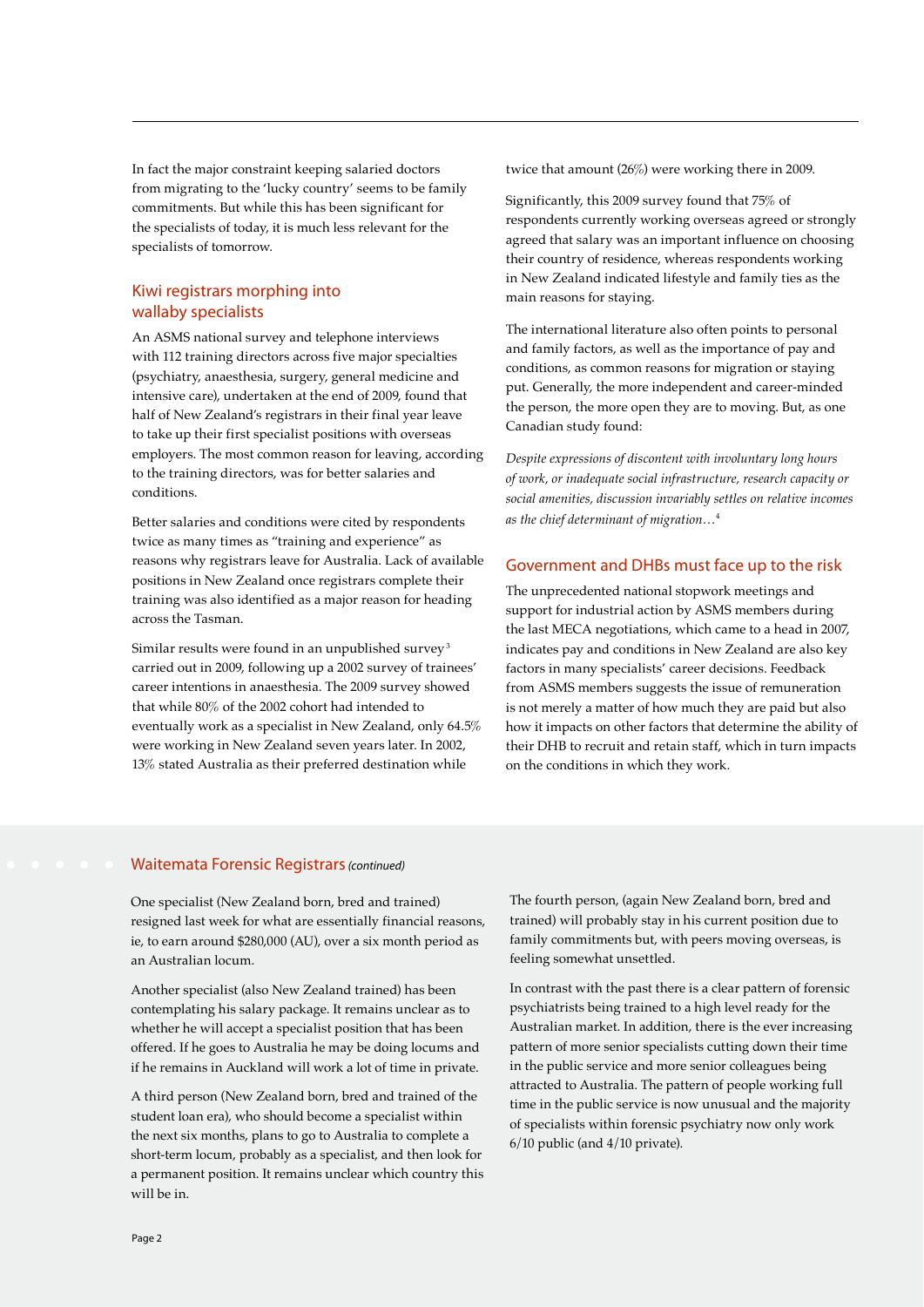The pay gap has significantly widened since a series of large collective agreement settlements in Australia, beginning with a landmark settlement in Queensland in 2006. These settlements are now being renegotiated in a further round. Already a pattern of salary increases of around 4% per annum is emerging as the recently renegotiated settlement in Queensland suggests. This further widens the specialist pay gap and further incentivises our registrars to shift to greener pastures increasing the barrenness of our domestic soil.

...if the government and DHBs do not face up to this risk of the increasing loss of registrars to specialist positions overseas, an economic analysis might challenge why New Zealand continues to train young doctors.

The question is raised therefore that if the government and DHBs do not face up to this risk of the increasing loss of registrars to specialist positions overseas, an economic analysis might challenge why New Zealand continues to train young doctors. If we can't retain the future specialists we train there is no return on the considerable investment the country commits to this costly training. It is completely bizarre, but such a cost-benefit analysis might logically conclude that we would be better closing down a medical school and instead investing that money in recruiting from overseas. Absurd but logical if the risk continues.

#### **Ian Powell**

Executive Director

- 2 Association of Salaried Medical Specialists (ASMS), Survey Summary, 29 July 2007. Available at: www.asms.org.nz.
- 3 Moran EML, French RA. A comparison of anaesthetic trainees' career outcomes with previously expressed intentions. This article is expected to be published soon.
- 4 M Benarroch, H Grant, 2004 "The interprovincial migration of Canadian physicians: does income matter?" Applied Economics, 36 (2004), 2335-2345, November

#### ASMS services to members

#### **As a professional association we promote:**

- right of equal access for all New Zealanders to high quality health services
- professional interests of salaried doctors and dentists
- policies sought in legislation and government by salaried doctors and dentists
- **As a union of professionals we:**
- provide advice to salaried doctors and dentists who receive a job offer from a New Zealand employer
- • negotiate effective and enforceable collective employment agreements with employers. This includes the collective agreement (MECA) covering employment of senior medical and dental staff in district health boards which ensures minimum terms and conditions for around 3,000 doctors and dentists, over 90% of this workforce
- • advise and represent members when necessary
- • support workplace empowerment and clinical leadership

#### Other services

#### *www.asms.org.nz*

Have you visited our regularly updated website? It's an excellent source of collective agreement information and it also publishes the ASMS media statements. We welcome your feedback as it is vital in maintaining the

site's professional standard.

## **ASMS job vacancies online**

## *www.asms.org.nz/system/jobs/job\_list.asp*

We encourage you to recommend that your head of department and those responsible for advertising vacancies, seriously consider using this facility.

Substantial discounts are offered for bulk and continued advertising.

#### **ASMS email broadcast**

In addition to The Specialist the ASMS also has an email news service, ASMS Direct. This is proving to be a very convenient and efficient method of communication with members.

If you wish to receive it please advise our Membership Support Officer, Kathy Eaden in the national office at *ke@asms.org.nz*

## How to contact the ASMS

| Telephone               | 04 499-1271                                  |
|-------------------------|----------------------------------------------|
| <b>Facsimile</b>        | 04 499-4500                                  |
| Fmail                   | asms@asms.org.nz                             |
| Website                 | www.asms.org.nz                              |
|                         | Postal Address PO Box 10763, Wellington 6143 |
| Street Address Level 11 |                                              |
|                         | The Bayleys Building                         |
|                         | Cnr Brandon St & Lambton Quay                |
|                         | Wellington                                   |
|                         |                                              |

<sup>1</sup> Zurn, J-C Dumont. Health Workforce and International Migration: Can New Zealand Compete? OECD Health Working Paper No 33, 2008.w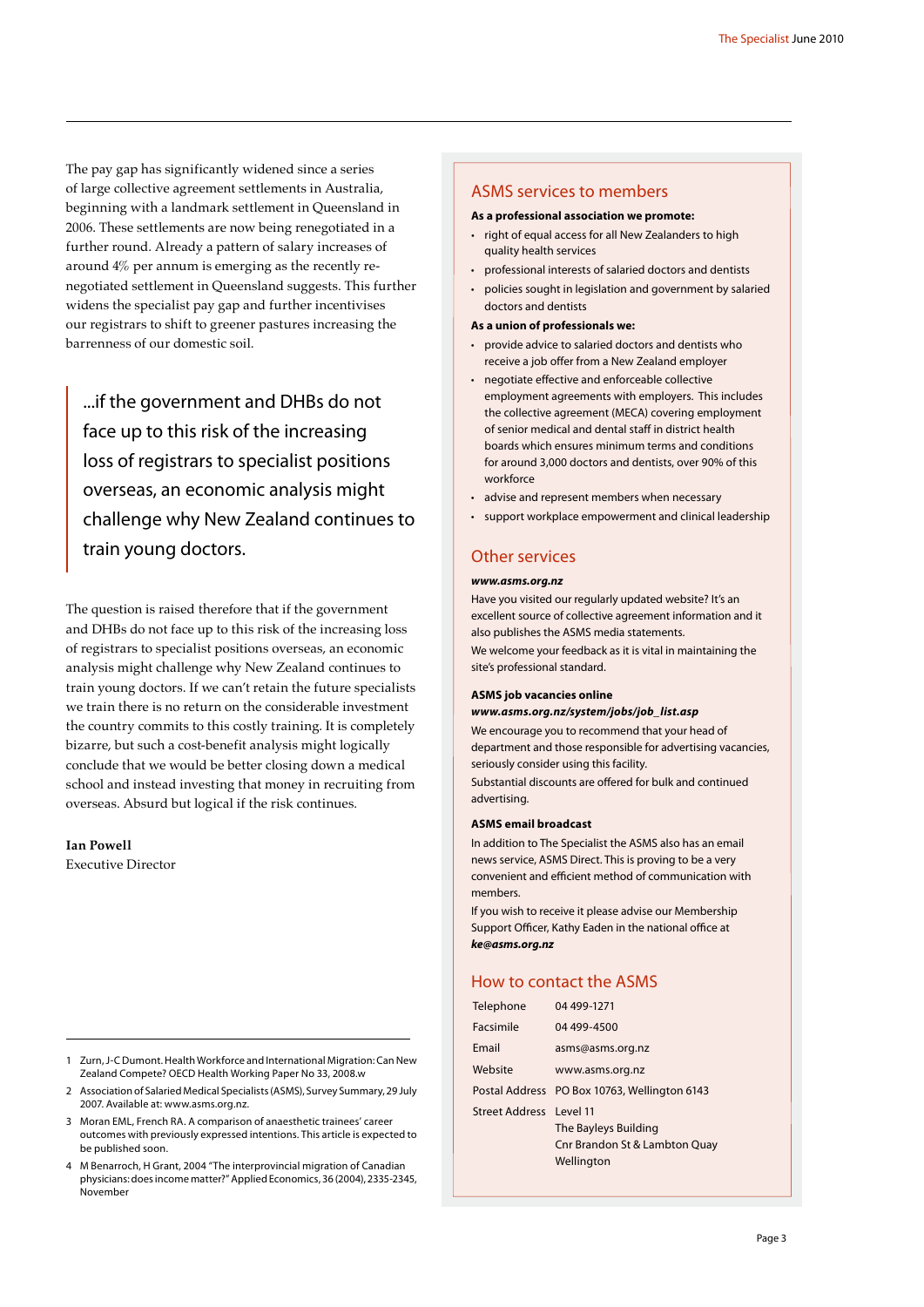

## Heroes and Vigilantes

Most hospitals are designed for the nineteenth century. Most doctors don't know how to share power. Most patients with complicated problems don't receive coordinated care.

So rang the clarion in April's Harvard Business Review. Kindly sent to me by a CEO. To enlighten, convert, inform or seek debate? The premise of three opinion pieces is that doctors are not natural team players, that stories of heroism reinforce autonomy at the expense of patient outcomes, that we must strive to simultaneously address predictability and ambiguity and, most of all, that any reforms must come from within us.

Our health system measures the hard work of hard workers by how many patients they manage to see or tests or procedures they call for. How well patients eventually do is often only measured by the touchstone of sentinel events or the Health and Disability Commissioner. These monitors repeatedly show that individual clinicians, and even hospitals, have only limited control over the fate of their patients. Thomas Lee argues that superior coordination, information sharing, and teamwork across disciplines are required if outcomes are to improve, but that medicine's altruistic core values actually reinforce practitioners' resistance to change.

He goes on to claim that a profession that attracts idealistic people who want to do good, and selects out the smartest, hardest-working and most competitive people in society, is hobbled by their fierce autonomy. Doctors have historically seen themselves as their patient's sole advocates, with the rest of the world divided into those who are helping and those who are in the way. And people prefer binary options, as Koechlin's recent work on frontal lobe function illustrates, which may explain much of our dichotomous approach to even complex decision-making. We debate dilemmas, not trilemmas. We seek second opinions, or our patients do.

In fact, says Atul Gawande, the second opinion is a tremendously flawed institution. You do not get to pick the best outcome, just to pick from two different options. What you really want is for those two doctors to talk to each other. He also argues very strongly for checklists, and for changing the stories we doctors tell ourselves about what it means to be great. Change from the fables of heroism of infallible lone healers to tales of great organisations and brilliant teamwork that make for great care. But moving toward teams collides with the image of the all-knowing, heroic lone healer. Doctors must accept that to be all-caring is different from being all-knowing or all-controlling.

Yet if our medical schools did not train us in leadership and teamwork, can we be expected to have naturally assimilated the skills and attitudes required? Those of us now asked to lead teams and serve teams are the products of a medical mindset twenty to forty years out of date - it was current when we were selected and trained. When medicine was a cottage industry of autonomous artisans. That is how our beliefs and morals were formed. And when we are challenged to change we argue from what we know.

Yet many of the reasoned arguments we make about why we have certain beliefs are mostly post-hoc justifications for gut reactions. The social psychologist Jonathan Haidt says, although we like to think of ourselves as judges, reasoning through cases according to deeply held principles, in reality we are more like lawyers, making arguments for positions that have already been established.

There is hope. In our collective stories. In our collective intelligence. This notion from economics is that what determines the inventiveness and rate of cultural change of a population is the amount of interaction between individuals. We are sharing and telling our stories in the modern medical age at an unprecedented rate. Which holds out hope that we will prosper mightily in the years ahead because ideas are having sex with each other as never before.

Our medical culture will evolve because, as Matt Ridley espouses, exchange makes cultural change collective and cumulative. It becomes possible to draw upon inventions made throughout medical society, not just in your health neighborhood. The rate of progress depends on the rate at which ideas are having sex.

In the recent past we have forced ourselves into silos of specialisation, or been forced into silos of geographical isolation. Our CHE then DHB boundary riding, or primary vs secondary vs tertiary territorialism, has made any innovation as vulnerable as island species, suspended in webs of significance we ourselves have spun.

In the modern medical world, innovation is a collective enterprise that relies on exchange, swapping things and thoughts. As Richard Bohmer elegantly outlines, modern health care organisations must be capable of simultaneously optimising the execution of standardised processes for addressing the known and learning how to address the unknown. Health care providers need to excel at performing three discrete tasks simultaneously: (i) vigorously applying scientifically established best practices for diagnosing and treating diseases that are well understood, (ii) using a trailand-error process to deal with conditions that are complicated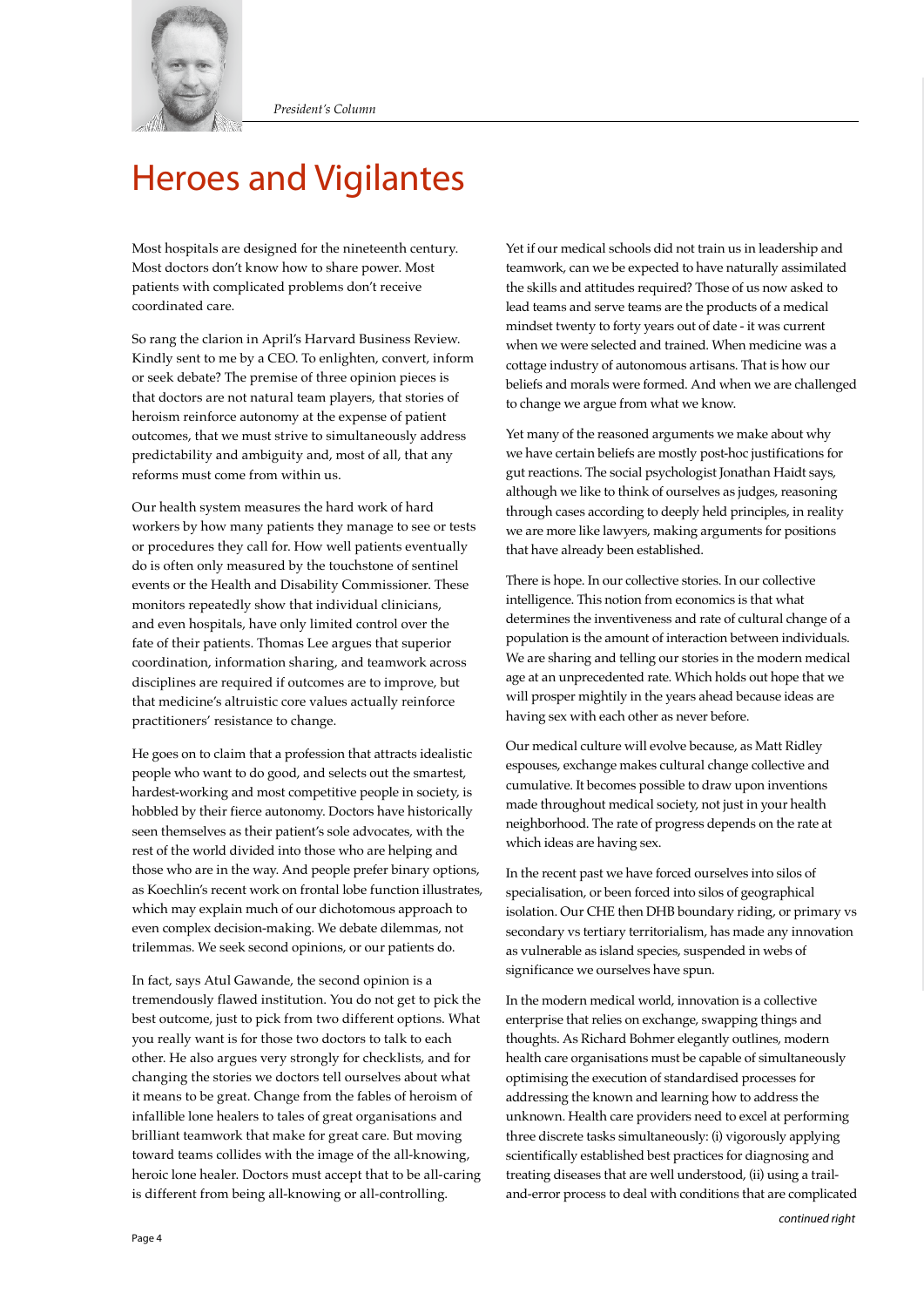## John Edward Hawke Hospital Dentist and Oral Surgeon

The following tribute to former ASMS National President is from Dr James Judson, intensivist at Auckland DHB, ASMS Life Member and former Vice President, and close friend and colleague of John Hawke.

JOHN PASSED AWAY ON MONDAY 10 APRIL 2010 in his 80th year after a long illness. He was born in Auckland and educated at Parnell School and Auckland Grammar School. He studied dentistry at Otago University where he stayed at Knox College. In 1954 he graduated BDS, was appointed dental house surgeon to the Auckland Hospital Board and was rotated to the Plastic Surgical Unit at Middlemore Hospital under William (later Sir William) Manchester.

In 1974, after some years in private practice, he entered whole-time public hospital practice and remained there for the rest of his long career. He spent many years working in the Plastic Surgical/Dental Unit, especially with patients with cleft lip and palate. During this time he developed skills in oral surgery on the job and was very good at it. He was always available and provided excellent service for patients with facial injuries.

John loved working in public hospitals as part of a team. His work took him to Auckland and Green Lane Hospitals as well as Middlemore Hospital and he was readily accepted as a member of the senior medical staff. For some years he was Chairman of Senior Medical Staff at Middlemore Hospital. He was well-known at all the hospitals as a good-natured, cheerful man dedicated to the public hospital system. He had a wonderful sense of humour and was full of anecdotes about current happenings. He respected, supported and encouraged other staff of all levels and was respected and loved in return.

He often did not see eye-to-eye with managers, who tended not to share his views on what was right, fair and just, or what should happen to clinical services. Many of his humorous anecdotes were about managers. Nevertheless he was well-respected by managers and able to negotiate successfully with them. He demonstrated to us all that the

way to get things done is by collective effort, not by solo performance with an ego to feed. He played a major role in laying the groundwork for future management/clinician working partnerships.

He raised the profile of hospital dentistry into a mainstream hospital service and immensely helped the development of maxillo-facial surgery as a medical specialty within the hospital setting.

In 1979 he worked on the identification of bodies after the Erebus disaster and for many years afterwards was forensic consultant to the police.

He served as President of the Auckland Branch of the NZ Dental Association and the NZ Hospital Dentists Association. In 1989 he was instrumental in the setting up of the Association of Salaried Medical Specialists (ASMS), a new union for salaried medical and dental staff. He was president of ASMS from 1995–97 and was the first Life Member.

After retirement in 1995 he worked for five years as Clinical Director of the ORL service at Green Lane Hospital.

He was awarded Officer of the NZ Order of Merit for services to dentistry in the Queens Birthday Honours List in 1998.

In retirement John maintained an interest in ASMS affairs and attended Annual Conferences until ill-health prevented him. In his final illness he maintained a positive attitude without complaint and he retained his sense of humour until near the end.

John had a close loving family and is survived by Pam, his wife, John and David, his sons, a daughter-in-law and two grand-children.

*He was a truly good man and we will miss him.*

or poorly understood, and (iii) capturing and applying the knowledge generated by day-to-day care.

We cannot excel at this as lone heroes, as doctors, as craft groups, as organisations. Our collective intelligence has more chance when we take a stance for national services, for national clinical networks, for regional solutions. Provided we are always vigilantes for the complexity of patient care in which predictability and ambiguity exist side by side.

Our cumulative innovation is driven by ideas having sex, and by the new heroes who use checklists, who tell stories of great organisations and brilliant teamwork that make for great care, who drive national and regional solutions. Vigilantes who enable ideas to be a whole lot more promiscuous.

**Jeff Brown**

National President



John Hawke 1929–2010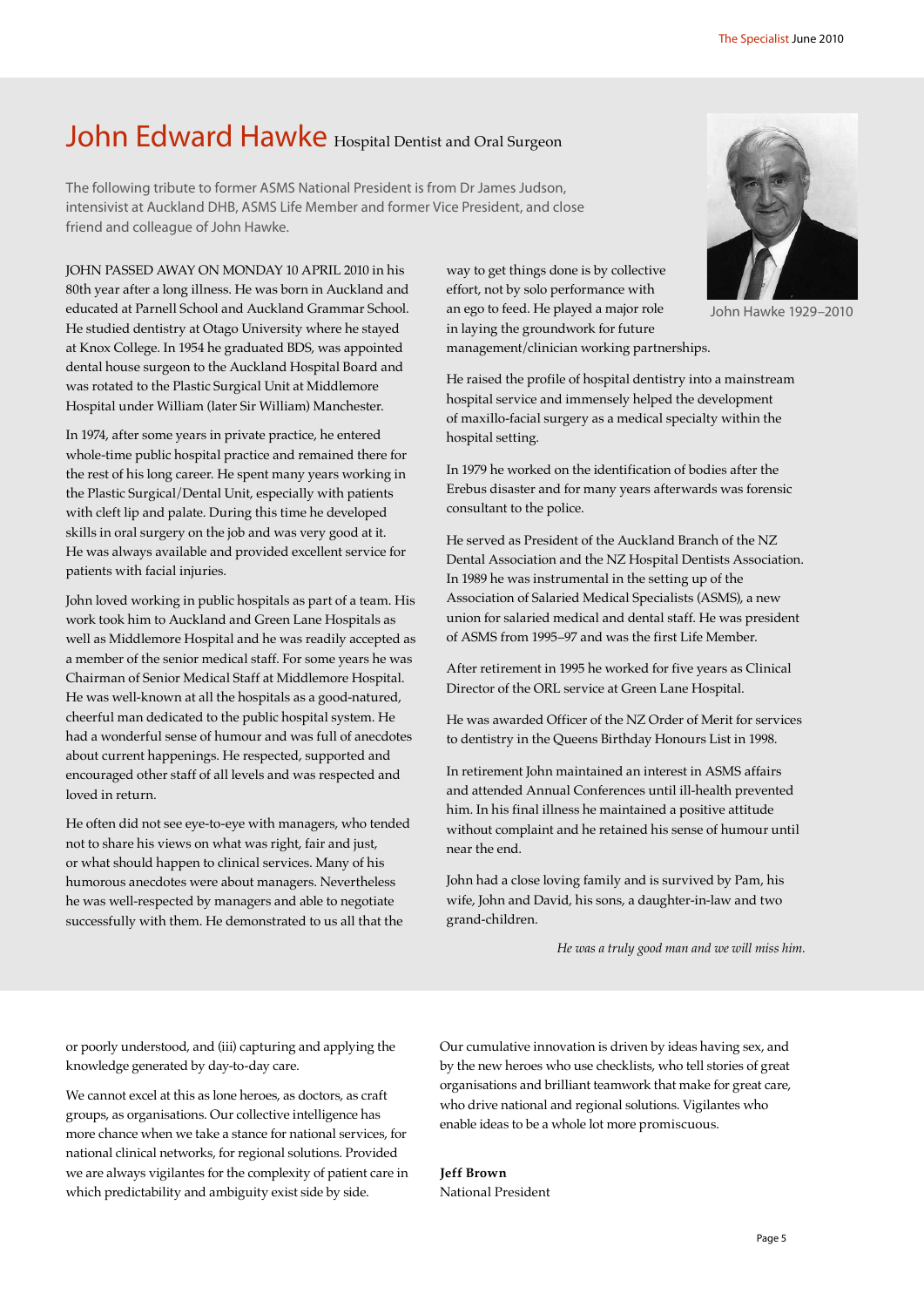

## Workforce Innovation: bottom-up or top-down physician assistants

The planned physician assistant pilot at Counties Manukau DHB has become an interesting lesson in the merits of top-down and bottom-up approaches to health workforce innovation. This particular pilot is for 12 months in the department of general surgery. The commencement date has been movable. For much of the time the DHB has been working on 1 July but it has recently been pushed out to 1 August and even achieving this is debatable. It has been described by the DHB as the "pilot for the pilots" with more pilots to come, possibly commencing before the Counties Manukau pilot is completed in the other three northern DHBs – Northland, Waitemata and Auckland.

Counties Manukau had a tender accepted by Health Workforce New Zealand (the government's new workforce body headed by Professor Des Gorman and part of the Ministry of Health), although there was no competitive process. It began and has continued on a confusing basis with the former calling it a 'pilot' and the latter calling it a 'demonstration'. The latter's argument seems to be that it is a demonstration of how physician assistants *might* work in New Zealand while others, including the Council of Medical Colleges, bristle that it is demonstrating how it *would* work.

## What is the pilot

In summary, two physician assistants (both from the United States) would work under the supervision of specialists within a scope of practice. They would have an undergraduate qualification in a health related area and a post-graduate qualification as a physician assistant. They will not do surgery or prescribe in contrast to their role in the United States.

The pilot is headed by a chief executive sponsors group comprising the four chief executives from the northern DHBs (Northland, Waitemata, Auckland and Counties Manukau) and the Dean of the Faculty of Medical and Health Sciences (University of Auckland). There will also be three steering groups – regional, regional clinical governance, and Counties Manukau implementation. Funding is from Health Workforce NZ.

The physician assistants in the pilot will, in a legislative sense, be unregulated because they can't be covered by the Health Practitioners Competence Assurance Act. The onus will be on the DHB to ensure necessary standards and processes are in place to protect staff and the public.

It remains to be seen how this 'pilot for pilots' will pan out.

To date this has not been handled well and has been too topdown. If it had been more bottom-up the general surgeons would have focussed on better use of existing occupational groups (particularly nursing) and with acutes, not electives, but they were ignored for much of the time.

## Bad start

The pilot/demonstration got off to a bad start with the rigid insistence on electives contrary to the advice of the general surgeons over how best to utilise the pilot; the general surgeons advised that they should work with acutes. After being ignored for some time, the general surgeons declared that enough was enough. They resolved unanimously to withdraw from the pilot unless this issue was resolved (in effect they pulled the plug on it and for a short period it seemed the pilot was no more).

Within a day of making this decision, however, there was a u-turn. Instead of working with electives at the 'super clinics' they will now assist house surgeons in acutes at Middlemore Hospital. It is hard to beat raw surgical power. Surgeons certainly don't have ambiguity issues. We need more of it.

There are confused messages over the future of any physician assistant pilots after Counties Manukau. On the one hand, there is speculation over a forthcoming pilot in Hawke's Bay. But no-one seems to have informed Hawke's Bay.

On the other hand, it is possible that the Counties Manukau pilot may be the only one (if it actually proceeds) with a shift to running different pilots involving better utilisation of the existing non-medical practitioner workforce. If so, this would be welcome as it is what should have happened in the first place. Before creating a new occupational group it makes more sense to examine and pilot whether existing occupational groups can be better utilised. This would also help demonstrate whether there is a gap between realisable potential and actual need, and if so, whether a new occupational group is necessary.

## Suspect recipe

Despite the success of the general surgeons in shifting the use of the physician assistants from electives to acutes, there are still problems. For example, the pilot is now one of low complexity. It is an unpopular trial imposed on the Counties Manukau workforce at high cost to the taxpayer, including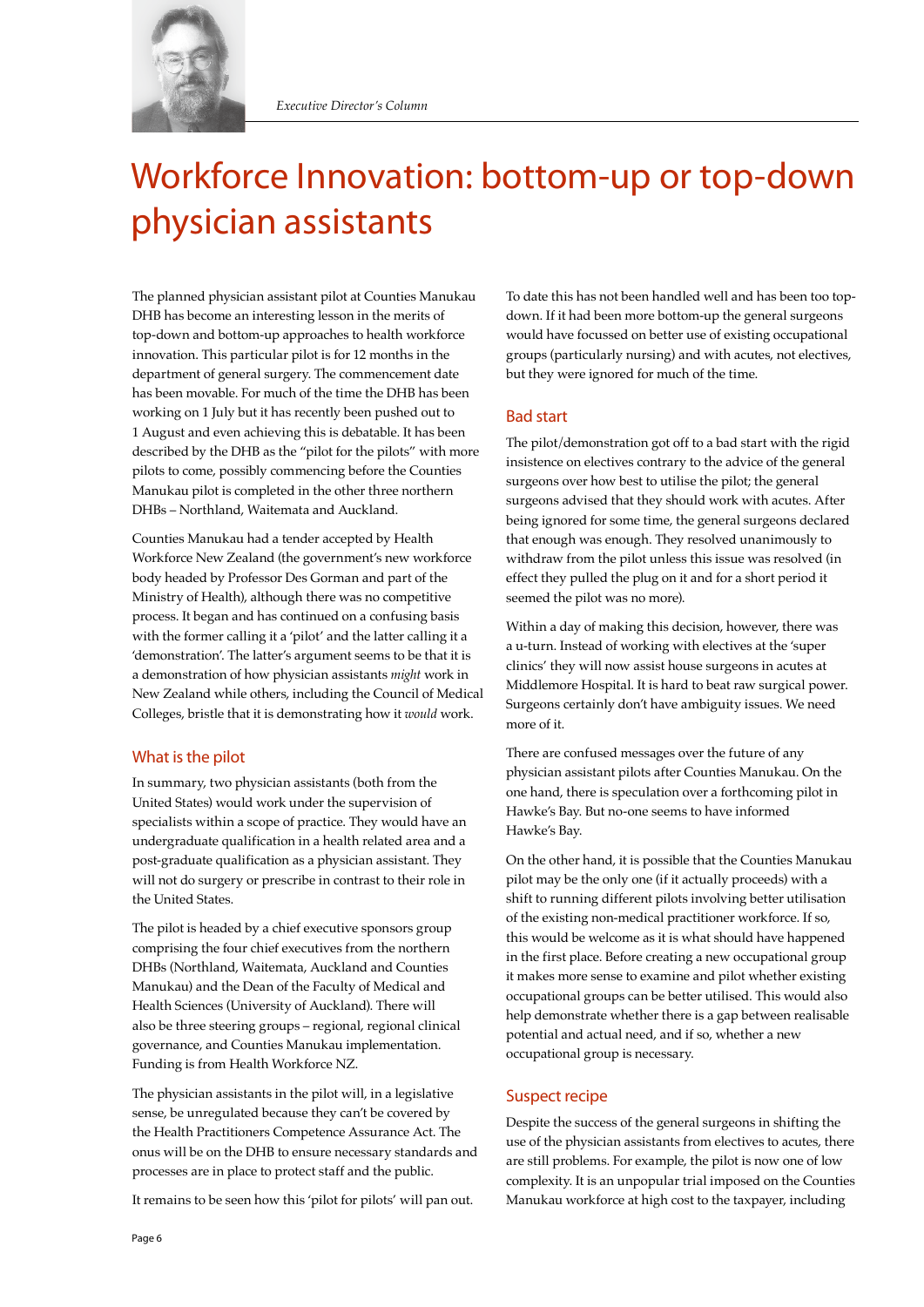two American physician assistants working at a lower skill level than they are trained for and earning more than other local health employees that they would be working alongside. This is not a recipe for success.

It is debatable whether the pilot proposal will provide meaningful information to assist in the better utilisation of the existing non-doctor health workforce. This is unfortunate because the objective of better utilisation is commendable.

The physician assistant pilot may or may not be a good idea, and may or may not produce some useful outcomes to learn from. But the lesson is that if those at the top and those at the bottom are not fully connected then a dog's breakfast is the most logical outcome. It is not so much either top-down or bottom-up but rather where the top and bottom meet. To date this connection has not been well managed because of the lack of an identifiable coherent message from Health Workforce NZ and the northern DHBs and because those at the clinical 'coalface' have not been able to have the level of leadership that they should have to make it work.

The continuing inability of innovative, good, intelligent people such as those driving the pilot to practice the ABCs of effective engagement with health professionals never ceases to amaze (and disappoint) me. But why am I not surprised?

**Ian Powell** Executive Director

## **Survey:** Rate your DHB on clinical leadership!

Last year, the Minister of Health issued *In Good Hands: Transforming clinical governance in New Zealand*. The aim of *In Good Hands* is to promote greater clinical leadership in the DHB system. On its release, the Minister stated that: 'The new Government is serious about re-engaging doctors and nurses in the running of front line health services and we expect DHBs to act on this report'.

ASMS is exploring the extent to which *In Good Hands* has been implemented in DHB hospitals and has partnered with researchers at the University of Otago to survey our membership. The survey is to be mailed to all members in June and we are hopeful of a high response rate.

If you have not received the survey by the end of June, please contact the national office **04 499 1271** or **asms@asms.org.nz**

## **Resident Doctors Association 25th celebration**

THE RESIDENT DOCTORS ASSOCIATION (RDA) has turned 25. All past and present RDA members are invited to celebrate this momentous occasion at a black tie event.

## Saturday 4 September 2010 The Langham Hotel, 83 Symonds Street, Auckland. Registrations by 20 August 2010.

For more information on the event and how to register, please visit www.nzrda.org.nz

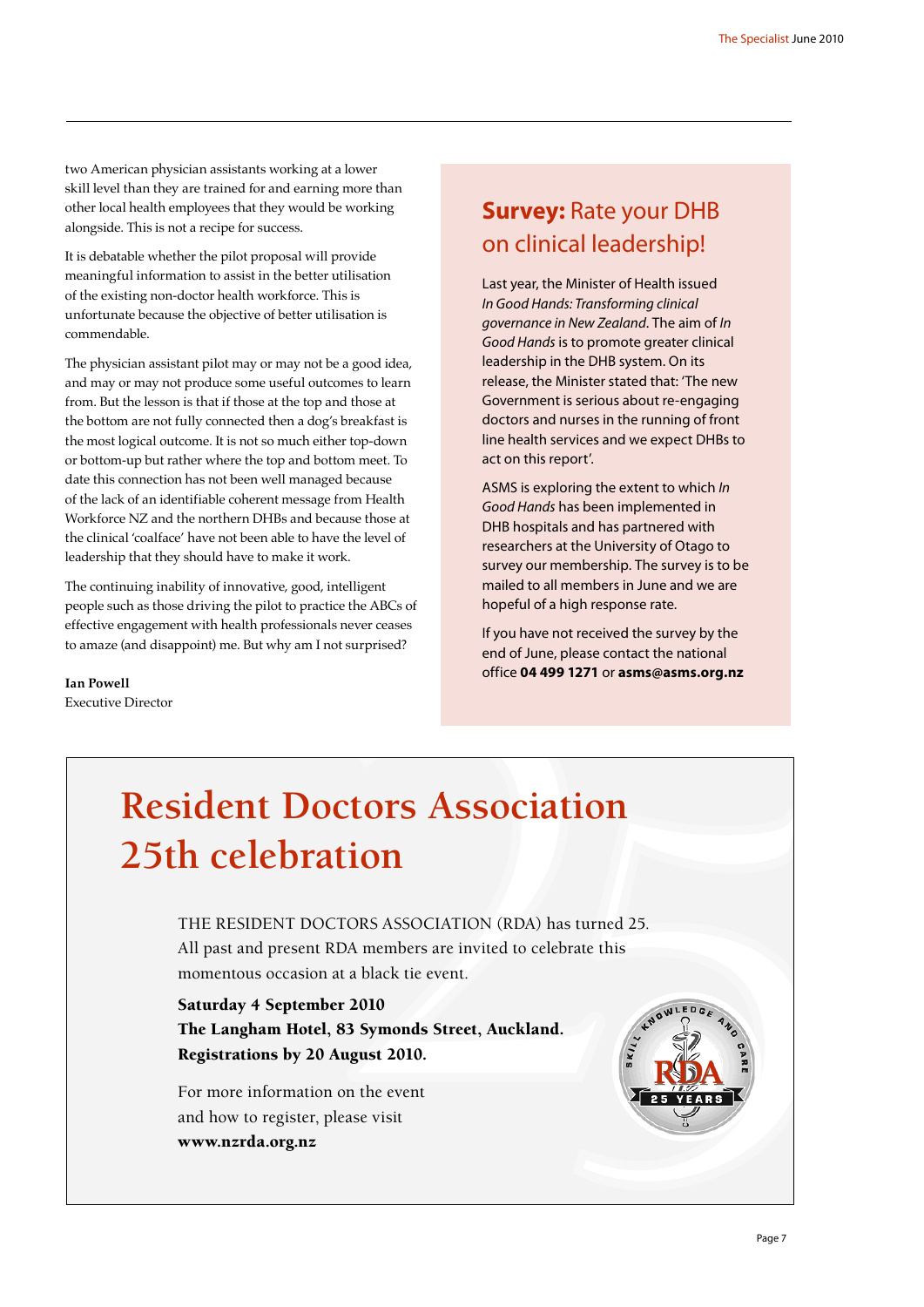

## Vote Health for 2010/2011 is not enough to maintain DHBs at current levels

The money allocated to DHBs in the 2010/2011 budget will not be enough to maintain District Health Boards at their current level of performance.

Prior to the budget CTU Policy Director, Doctor Bill Rosenberg , ascertained that \$555 million new operational spending was needed in Vote Health to maintain current levels of services.1 This estimate allowed for population and inflation increases and picked up on Treasury's estimate for what needed to be allocated for new treatments. This estimate included \$454 million new spending to run DHBs at their current level.

The new spending actually allocated to DHBs to meet these cost pressures, in Finance Minister Bill English's budget delivered on 20 May, is \$343 million. The Government has also allocated \$158 million for new services. Even allowing for the Treasury estimate of productivity savings of \$40 million it is clear that these new services will have to come at the expense of cutting existing services. The shortfall works out at about \$111 million.

This is a different story than the \$512 million new spending on health that

the Minister of Health has talked about in his press releases<sup>2</sup>. This \$512 million is made up of the new policy initiatives including implementation of the Horne report, breast reconstruction surgery, Well Child and the national electives initiative most of which will be controlled by the Ministry. There is also unspent money from last year's appropriations.

Essentially the new initiatives have been taken at the cost of existing services. Because different DHBs have received different levels of increase in their funding from population based funding and any new initiatives will not take place equally at all DHBs there is likely to be impacts of differing degrees of severity at different DHBs.

Since 2002/2003 Vote Health has had increases ranging from 10.2% (2006/07) to a low of 5.5% (2009/2010). The high year included the nurses pay jolt and there is some expectation that the very high percentage increases would taper off as health spending caught up with normal OECD levels. However, the Ministry of Health has reported (figures are always a few years behind) that costs have been increasing at a

trend that works out at around 6% a year. It is likely that this year's increase works out as substantially below that. This means that clinicians will be trying to meet greater needs with fewer resources in some DHBs and in many services within DHBs.

ASMS members working for rural hospitals in the Southern DHB region are also expecting a difficult year as prices are frozen at 2008 levels while costs continue to increase. Our members at high needs GP practices have also lost access to some funding streams threatening the viability of the practices.

Close readers of 'The Specialist' may remember the diagram showing the trajectory of Vote Health over this century (see below). The figures are not complete for the 2010/2011 year but it seems clear that the line is heading down.

#### **Angela Belich** Assistant Executive Director

2 See for instance 'Government Protects Health's Spending Power' www.beehive.govt.nz



#### **Vote health: new funding as a percentage of total operating expenditure (NZ\$ millions, GST exclusive)**

## Baseline

New funding as % of prior year baseline

New funding as % of prior year baseline (projected)

Allocation (new funding)

Adapted from draft paper 'Trends in Models of Care' Ministry of Health 2009. Source: Reserve Bank of New Zealand.

Estimates of Appropriations 1996–2009; Treasury Budget Economic and Fiscal Update, RBNZ Monetary Policy Statements, bilateral minutes.

 <sup>1</sup> The full analysis can be accessed either through the ASMS website www.asms.org.nz or on the CTU website www.unions.org.nz.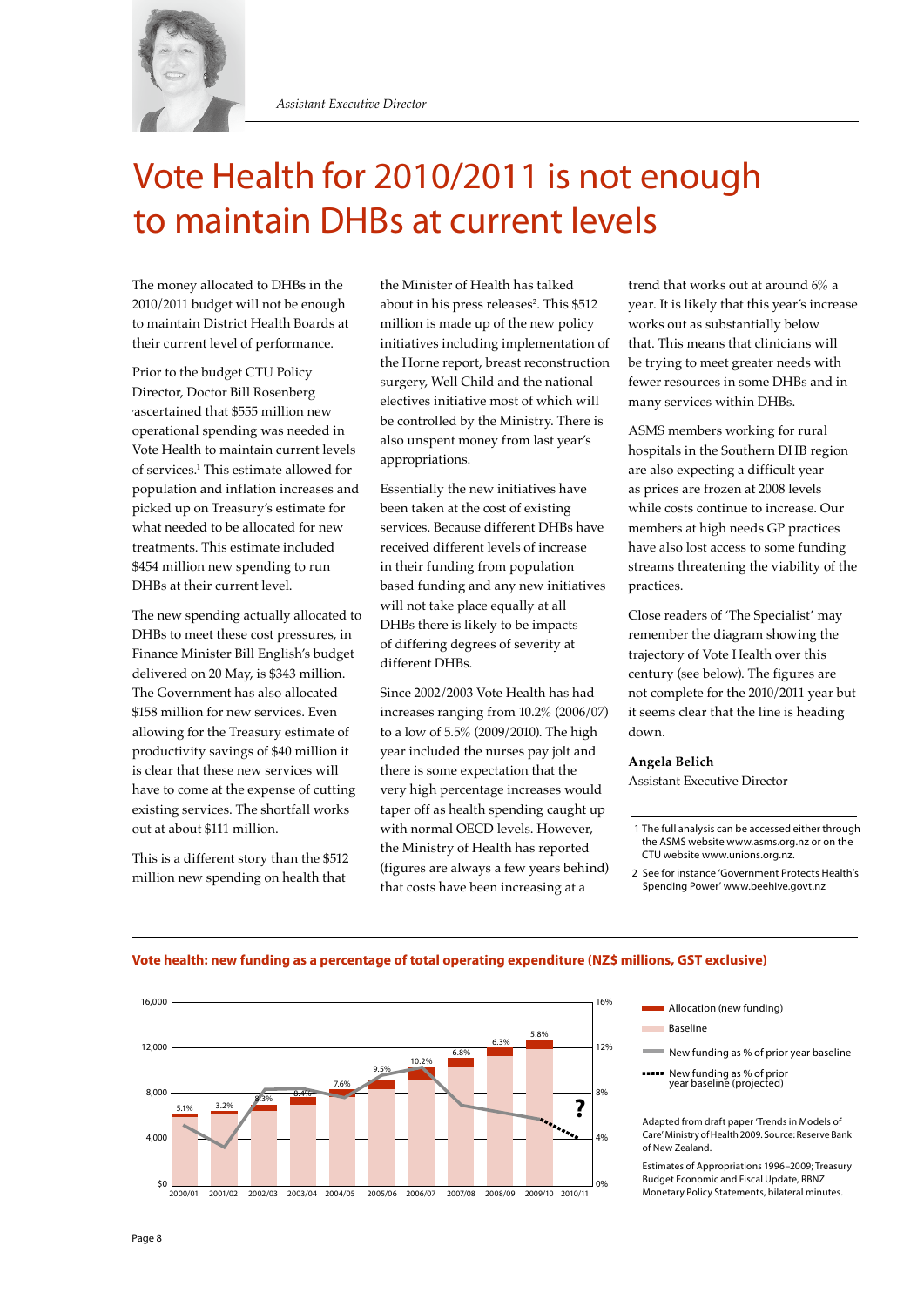## Introducing General Practice New Zealand





In February 2010, ASMS signed an historic statement with IPAC (Independent Practitioner Associations Council), the national organisation that provides strategic leadership, support and advocacy for general practice networks and teams.

The reason - putting patients at the centre of a joined up health system where we are all working more closely together. It may have a political aura, but it was the joint commitment to patient care that drove the statement, and will form the basis of our future working relationship.

IPAC has more recently shed its IPA branding to better fit the future, and along with our nursing leader colleagues in the General Practice Nursing Alliance (GPNA) have formed General Practice NZ. We take the agreement with ASMS into this new entity.

Briefly then, who are we and where did we come from?

IPAs were founded approximately 18 years ago throughout NZ by groups of GPs, in order to contract with the then Regional Health Authorities (regional funding bodies which functioned for a short period in the 1990s) on behalf of their practice members. They soon discovered the power of collectivism, and having developed these relationships rapidly realized their potential for clinical innovation to support and augment general practice services.

Computerisation of practices was occurring at the same time, and with these new tools population health became an additional focus for IPAs.

IPAC (the IPA Council of NZ) was formed in 1999 by the IPAs, to provide strategic leadership, national advocacy and support for general practice networks at the time a national contract was first developed. IPAC members ranged from very large organisations (over a hundred practices) to single practice entities, across much of NZ.

Over time, the focus of IPAs has become much more team based, and a few have morphed into Primary Health Organisations (PHOs) over the past decade. Others manage PHOs.

Regardless of label, our members have remained committed to clinical leadership and general practice irrespective of the political ideology of the times. They are now looking to the next important step in their evolution - forming new relationships with allied professionals

and secondary care clinicians, in expanded networks supported by information technology.

Nationally GPNZ needs to be forming parallel alliances, to support members as they move into these wider networking relationships. The agreement with ASMS is an important step in this direction, and will assist members as they move into new alliance agreements with DHBs. Alongside this, we are working with pharmacy, physiotherapy, and midwifery at a national level.

GPNZ'S 14 member networks care for approx 2.5 million patients through their affiliated practices. We are served by a national Executive which alongside GPs and practice nurse representatives, has a practice management observer. The wider Council meets 3 times per year, and the member CEOs meet monthly. The latter form the "virtual management team" who support the small Wellington office, and ensure the national body retains its relevance to members across the country.

Earlier this year we relocated our Wellington office to adjoin that of the Royal New Zealand College of General Practitioners. The symbiosis between the College and GPNZ is obvious, as many College quality programmes are delivered through our member networks. We are jointly engaged in the quality and information strategy for general practice /primary care. GPNZ has taken on the "information" projects, and is becoming a "centre of gravity" for health information development in general practice.

This year we are joining with our colleagues from Australia, the Australian General Practice Network, to host an international conference in Auckland under the banner of World HealthCare Networks, with the theme "Transforming Health Systems through HealthCare Networks" (www.whcnetworks.com). The conference is attracting considerable interest, as the focus on "joined up care" and new service models extends across many OECD countries. We are delighted that Ian Powell will be speaking at the conference, and welcome ASMS colleagues to join us in Auckland, July 22-24.

We look forward very much to working with ASMS to provide better coordinated care for New Zealanders through our collective efforts. It is time to "put flesh on the bones" of our joint statement, and the climate is right.

**Dr Bev O'Keefe** Executive Chair GPNZ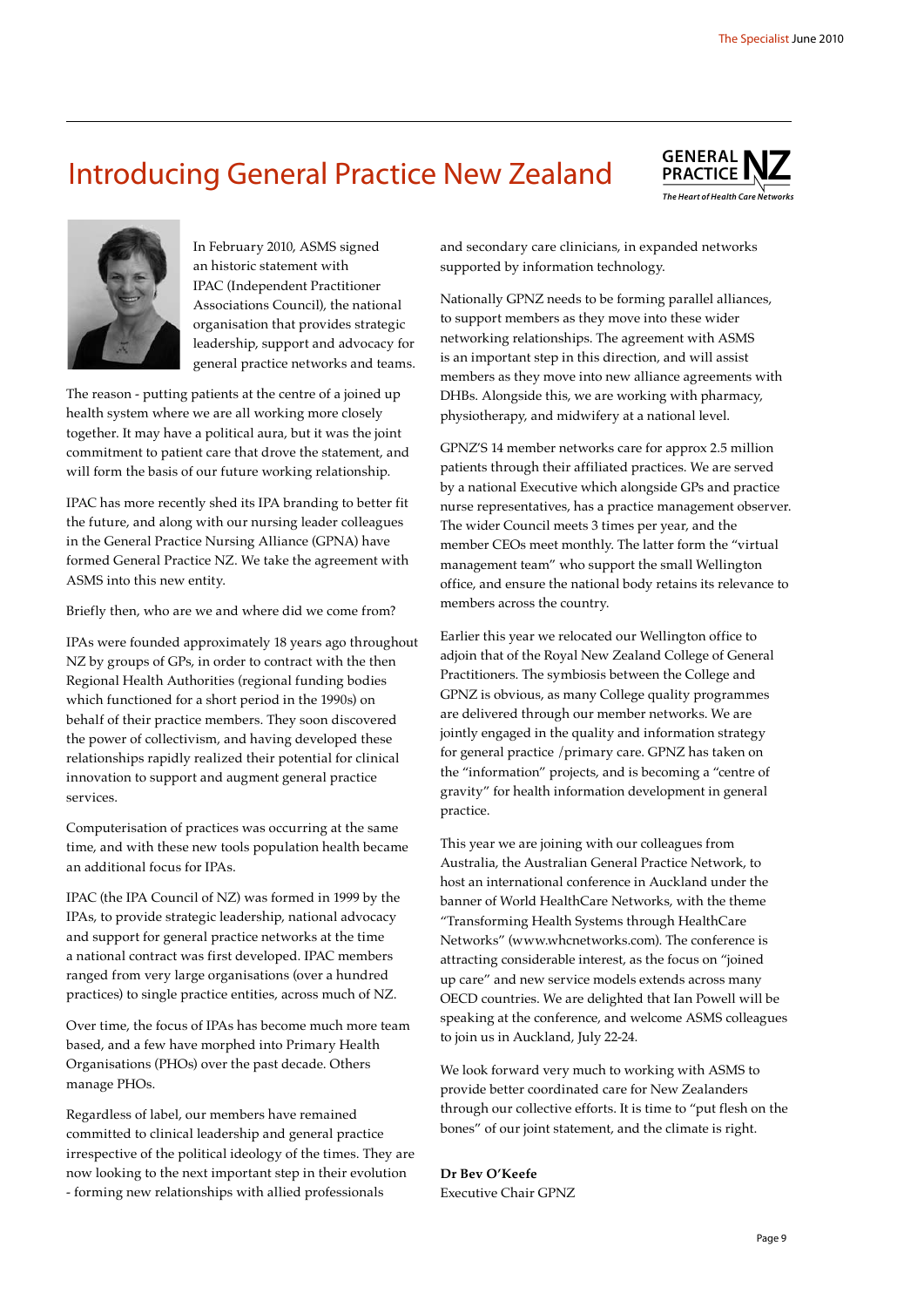## Being honest and open

**MPS** 

Providing care after an adverse outcome poses major challenges to any doctor. Mark O'Brien, of MPS's Educational Services, offers some advice on how to proceed.

One of the most difficult challenges a doctor faces in clinical practice is responding professionally and effectively to a patient who has suffered a serious adverse outcome under their care – whether it be the result of a recognised complication of treatment, the unfolding consequences of serious underlying pathology or, most challengingly, an error. How effectively a doctor does respond can be significantly influenced by their emotional reaction, their communication skills competence and the degree of specific training they have received in how to manage such situations.

Every day, doctors begin with the best of intentions to improve the quality of their patients' lives, within the limits of the resources available. However, despite these best intentions, not all patients will do well. Recognised risks will occur, serious pathology will manifest and errors and mistakes will be made.

As doctors, we need to acknowledge and be cognisant of the fact that no matter what our intentions or how hard we work, a small but important part of our professional practice will always reside in the "disappointment business". Yet for most doctors, comprehensive training in recognising the key elements of, and designing effective strategies to work with, patient disappointment has been absent or rudimentary. In this most challenging area, many doctors report that their only form of teaching or training was ad hoc observation of a senior colleague whom they either copied or vowed never to copy!

Patient and societal expectations of the standard of professional and ethical behaviour required of doctors when disappointment occurs have been climbing significantly. Professional regulatory authorities and healthcare systems across the world have been increasingly defining and promulgating the key expectations they have of a doctor's response following a serious patient adverse outcome. The Health and Disability Commissioner and the Medical Council of New Zealand have released public documents outlining these expectations.<sup>1,2</sup>

These rising expectations have been a major contributor to the development of movements calling for greater transparency and more effective communication after an adverse outcome – often called "open disclosure" or "open communication". Providing the highest quality of care is an ethical duty that does not decrease because a patient is disappointed, angry or upset. Doctors intuitively know

their ethical duty is to respond effectively to an adverse outcome, as doing so:

- Helps patients to recover psychologically
- Ensures patients are fully informed when making decisions about future care
- Provides opportunities for self-reflection and analysis, so that lessons can be learnt and practice improved, if required.

Research undertaken into patient expectations following an adverse outcome clearly shows that patients wish to be told the truth, to have their experience acknowledged by their doctor, have their questions answered, and to negotiate an agreed plan for ongoing care and follow-up. In addition, patients often expect an expression of regret or sorrow and information on how similar outcomes could be prevented in the future, if possible.3

This is nothing less than we ourselves would expect if we suffered an adverse outcome while under the care of a healthcare professional. However, responding effectively

## Support service for doctors

The Medical Assurance Society and Medical Protection Society have joined forces to bring their members an important support service. The support service provides access to a free professional counselling service. Doctors seeking help can call **0800 225 5677 (0800 Call MPS)**. The call will be answered by the Medico-Legal Adviser on duty who will then arrange counselling or support. The service is completely confidential.

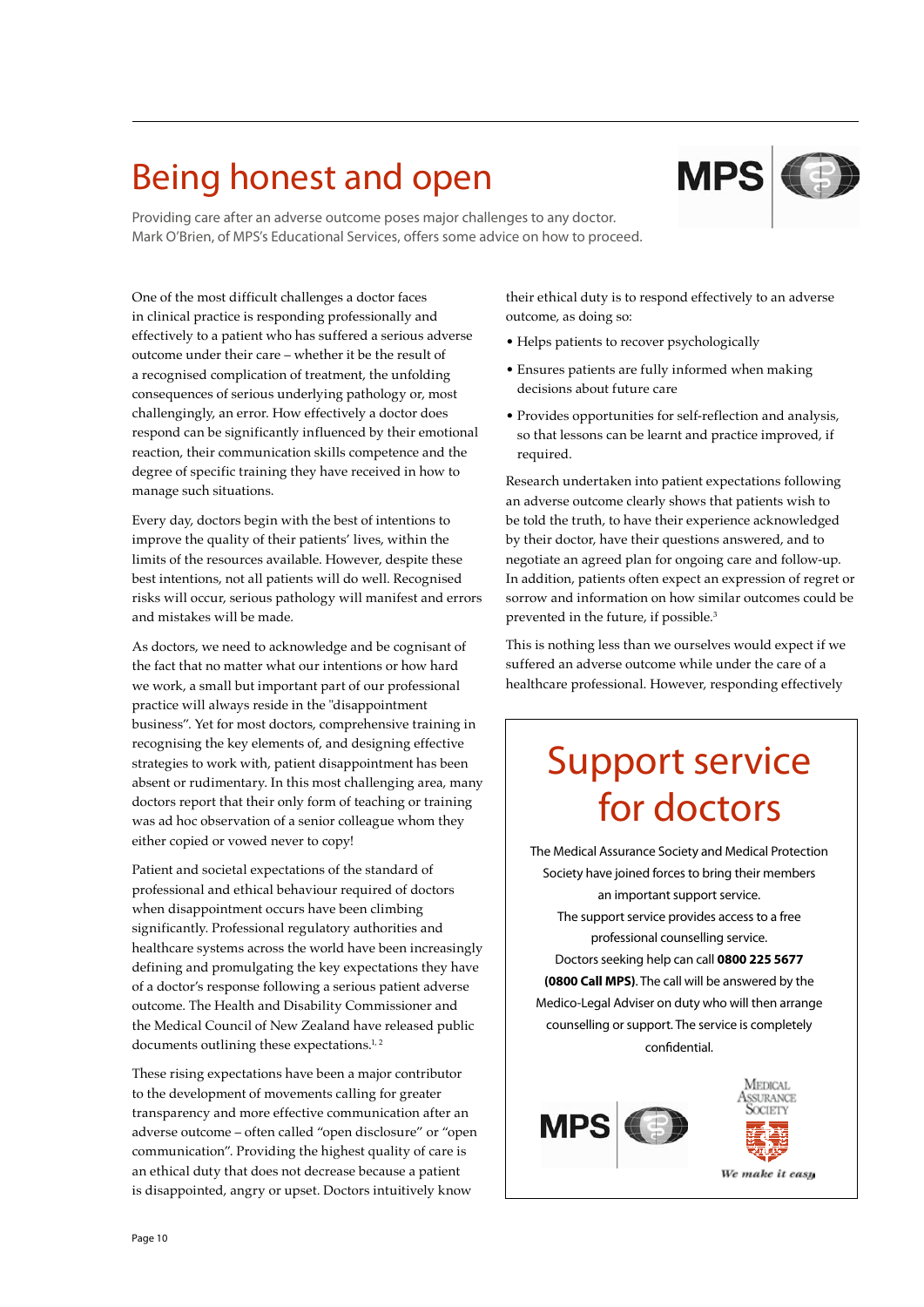can be easier said than done. Doctors have no difficulty in recalling the intensity of feelings and emotions they experienced when a patient suffered a serious adverse outcome under their care – especially where they believed an error or mistake on their part may have contributed.

Doctors can have well-founded fears that patients may take some sort of action against them, that their reputation could be damaged and that they may not be able to communicate important messages effectively to the patient and family. A doctor may also be grappling with acknowledging that they have made an error or mistake – something that is never easy to do. So, while patients' needs are easy to define, doctors may find responding effectively difficult, given these feelings and concerns.

Important research into the motivating factors as to why patients commence action against a doctor following an adverse outcome is now widely available, and identifies communication failure as one of the most important precipitating factors leading to a patient making a complaint or claim against a doctor.<sup>4</sup>

A common concern expressed by doctors about discussing an adverse outcome with a patient, particularly where an expression of regret is considered, is that harm may be done to their chances of successfully defending an action taken against them by a patient, or that MPS may take a negative view of undertaking such a conversation. It is important that this widespread misconception is challenged. In the MPS member handbook, the following advice appears: "In our experience many complaints arise from poor communication. Once you have established the facts we advocate a policy of full and open communication. An explanation may be all that is needed to reassure a patient and avoid any escalation.

"A wall of silence after an adverse incident can provoke formal complaints and legal action. If it is clear that something has gone wrong, an apology is called for and it should be forthcoming. Contrary to popular belief, apologies tend to prevent formal complaints rather than the reverse. We can advise you on how to handle such a situation if you are concerned." The ethical undertaking of an effective conversation with a patient after a serious adverse outcome is fully supported by MPS. It is, however, essential to highlight the importance of discussing facts – not speculation. Speculation should be avoided. Questions should be answered honestly, including an acknowledgement that a question cannot be answered with the current available information if this is the case.

Doctors should also confine any discussion to care provided by themselves alone and should not seek to represent the actions of another clinician or institution, without their prior knowledge or consent.

As mentioned earlier, very few doctors have received formal training in the most effective way to undertake the often difficult and emotionally-charged discussions that are required following a serious patient adverse outcome.

Fortunately for MPS members in New Zealand, MPS Educational Services now offers the Mastering Adverse Outcomes workshop to address this need. This interactive three-hour workshop is a comprehensive examination of the issues that arrive in undertaking an effective discussion with patients after an adverse outcome and includes:

- An examination of the latest research findings
- An exposition of important regulatory and legal issues in New Zealand that doctors should be aware of in undertaking such discussions
- An exploration of the key expectations that patients have following an adverse outcome
- A discussion of the emotional and psychological impacts of an adverse outcome on a doctor
- Comprehensive and easy instructions on the key communication tasks and skills required.
- Any member is able to contact MPS to seek specific advice on the management of a patient adverse outcome, particularly if they are uncertain as to the correct way in which to respond. MPS encourages members to make such contact.

## In Summary

- There are important ethical and legal obligations on doctors to communicate with patients following a serious adverse outcome.
- Research has identified failure to communicate effectively after an adverse outcome as a major precipitator of patient action against a doctor.
- MPS fully supports effective communication with patients after an adverse outcome.
- MPS offers members in New Zealand the opportunity to attend a three-hour comprehensive training programme in how to undertake effective interactions, called *Mastering Adverse Outcomes*.

- 2. Medical Council of New Zealand, Good Medical Practice (December 2004).
- 3. Vincent C, Young M et al, Why do People Sue Doctors? A Study of Patients and Relatives Taking Legal Action, The Lancet 343: 1609-13 (1994).
- 4. Beckman HB, Markakis KM et al, The Doctor–Patient Relationship and Malpractice: Lessons from Plaintiff Depositions, Arch Int Med (1994).

<sup>1.</sup> Paterson R (Health and Disability Commissioner), Guidance on Open Disclosure Policies (March 2007).